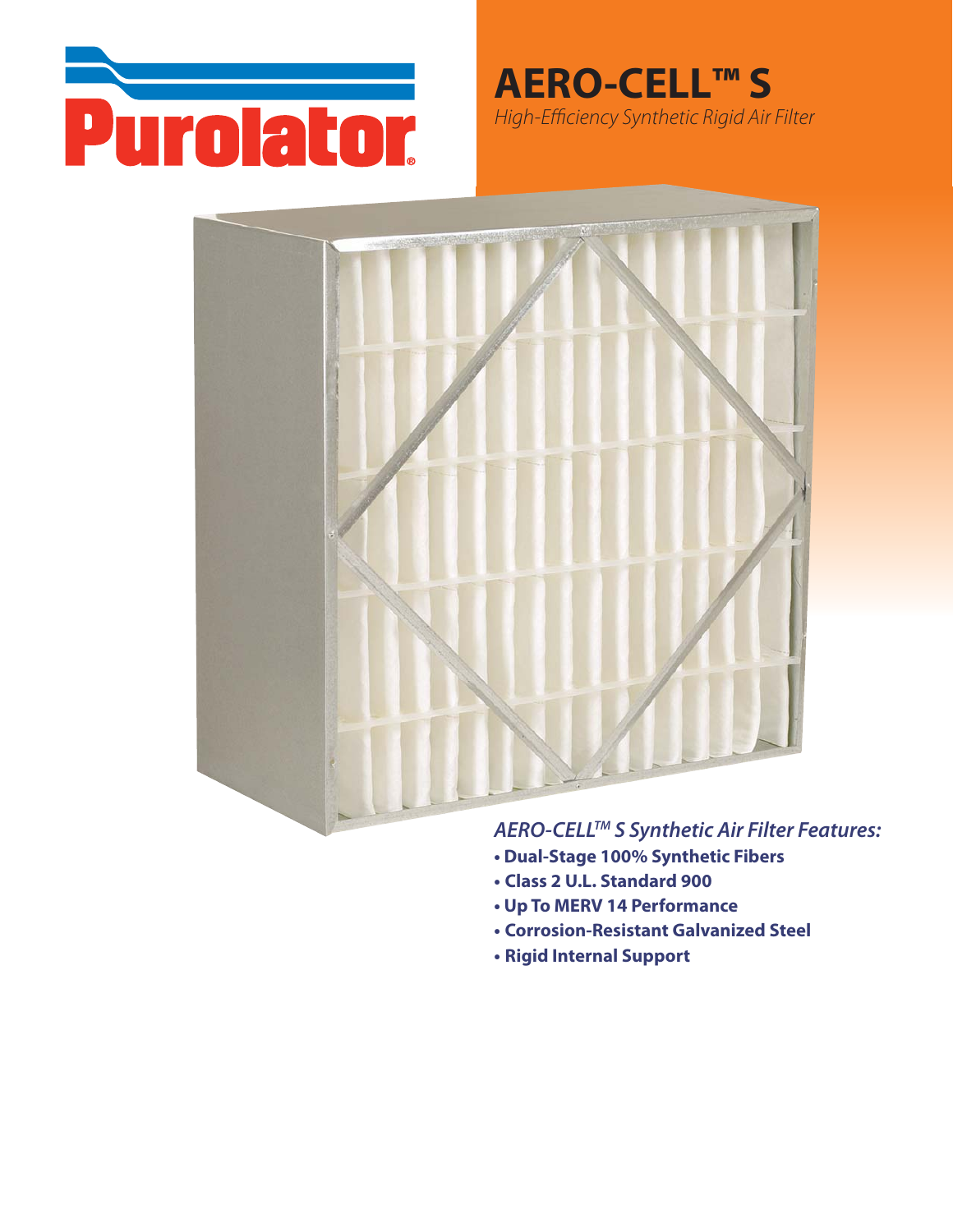# **AERO-CELL™ S**

High-Efficiency Synthetic Rigid Air Filter



In an effort to respond to the increasing synthetic media requirements of the air filtration industry, Purolator offers the AERO-CELL<sup>TM</sup> S rigid box filter, a rigid air filter engineered to provide medium and high-efficiency filtration combined with a prolonged life cycle. Its box filter construction eliminates the need for retainers and special external wire media supports.

A high surface area-to-depth ratio provides the maximum amount of effective filter media in areas of minimum in-line duct space. The result: A rigid, stable filter with consistent performance in a variety of operating conditions.

#### **Applications**

Each AERO-CELLTM S filter provides medium to high-efficiency air filtration capability for a number of distinct applications. These filters are specifically designed for situations requiring strict adherence to filter media specifications, including the pharmaceutical, food processing, health care, paint spray, and commercial property industries.

The AERO-CELL<sup>TM</sup> S filter will operate to a final resistance of 1.5" w.g. Available in a variety of filtering efficiencies and sizes, the AERO-CELLTM S filter will satisfy and effectively service most applications.

In Variable Air Volume (VAV) applications, the AERO-CELLTM S filter maintains consistent filtering performance throughout a full range of velocities.

### **Interchangeable**

Pleat stabilizers

The AERO-CELL<sup>TM</sup> S filter is designed to be completely interchangeable with all makes and types of medium to high-efficiency rigid cell filters. When used with Purolator conversion filter clips, existing side access and built up filter banks are easily converted to support the AERO-CELLTM S filter. In high dust concentration applications, the life of an AERO-CELLTM S is extended by the use of a prefilter. The Purolator MARK 80-D® and Hi-E 40™ pleated filters have proven effective in such situations.

Dual-stage 100%

#### **Dual Stage Media**

Purolator utilizes a dual stage media in each AERO- $CELL^{TM} S$  filter. The first stage is a prefilter which consists of coarse synthetic fibers designed to arrest larger particulate in the airstream and enhance dirt loading ability.

The second stage is a layer of micro-fine poly-propylene fibers spun-bonded and fastened to a polypropylene backing which captures the remaining smaller particles. This dual stage media configuration increases the filter's overall efficiency and dust holding capacity.

The media is continuously bonded with solvent-free, water-based glue to expanded, corrosion-resistant, 28 gauge electro-galvanized steel which allows a 95% open face area.

It is important to note, as well, that synthetic fibers are inherently stronger than microfiberglass fibers,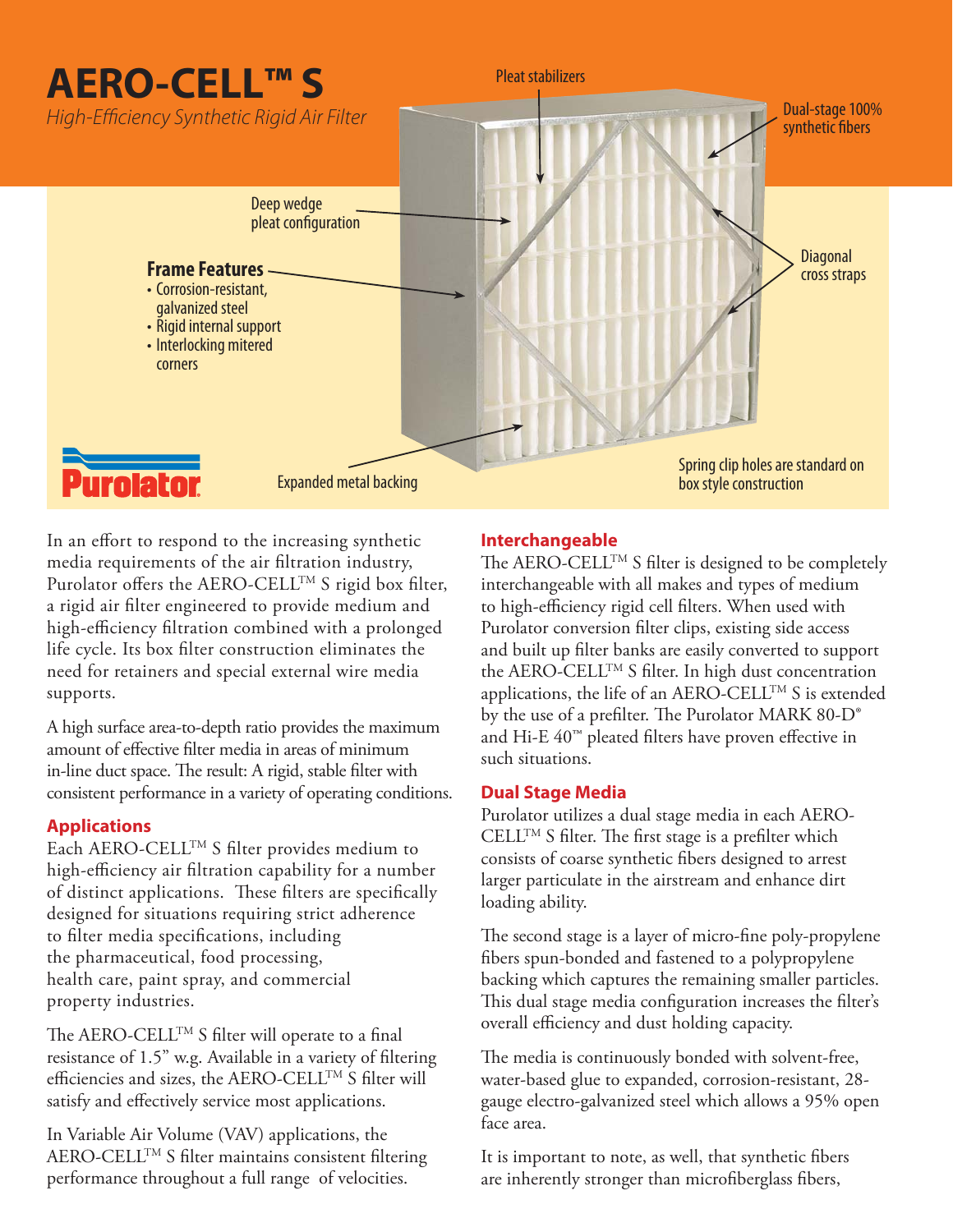| <b>Filtering Efficiencies</b> |             |                                     |                              |  |  |  |  |
|-------------------------------|-------------|-------------------------------------|------------------------------|--|--|--|--|
| <b>Model</b>                  | <b>MERV</b> | <b>Average</b><br><b>Arrestance</b> | <b>Media</b><br><b>Color</b> |  |  |  |  |
| <b>AC50S</b>                  | 10          | 96%                                 | White                        |  |  |  |  |
| <b>AC65S</b>                  | 11          | 97%                                 | orange                       |  |  |  |  |
| <b>AC85S</b>                  | 13          | 98%                                 | pink                         |  |  |  |  |
| <b>AC95S</b>                  | 14          | 99%                                 | yellow                       |  |  |  |  |

decreasing the chance of media damage due to handling or high moisture conditions. In addition, the synthetic fibers are more resistant to the shearing stresses encountered at high air flow rates. The continuous filament associated with the spun-bonded process further insures the integrity of the filter mat and eliminates fiber shedding.

### **Pleat Configuration**

To achieve a maximum dust holding capacity while minimizing pressure loss and replacement frequencies, the AERO-CELLTM S incorporates aerodynamically wedge-shaped pleats into its design. The expanded metal backing and stationary pleat spacers allow consistent pleat configuration.

#### **Frame Construction**

The AERO-CELL<sup>TM</sup> S perimeter frame is constructed of high strength, corrosion resistant galvanized steel. To prevent air bypass, the filter pak is sealed to the frame on all sides.

#### **Product Specification**

Air filters shall be the high-efficiency, deep-pleated, disposable, rigid-cell type. Filter media shall be of dual stage, 100% synthetic fibers formed into a .25" thick filter blanket reinforced by an integral polypropylene backing.

Each filter shall have a rated airflow of \_\_\_\_ cfm, and initial resistance not to exceed \_\_\_\_, and a final resistance of \_\_\_\_ w.g. Each filter shall have no less than square feet of media area. The filter shall have MERV Performance of when tested in accordance with ASHRAE 52.2-2007. Data based on a 24x24x12 filter tested at 492 FPM

The filter media shall be continuously bonded to a heavy-duty, 28-gauge, corrosion-resistant, electrogalvanized steel, expanded metal grid with an open face area of not less than 95%.

To inhibit dirty air bypass, the media grid assembly shall be bonded to all interior surfaces of the enclosure frame. The support grid shall be formed into a wedge configuration to optimize usage of the filter media. Pleat spacers shall be permanently installed.

The enclosure frame shall be constructed of corrosionresistant galvanized steel in such as manner as to produce a rigid, durable filter. The filter shall be the AERO-CELLTM S as manufactured by Purolator Air Filtration. Filters shall be listed and rated by Underwriters Laboratories, Inc. as Class 2.

#### **Prefilters**

Prefilters shall be the 2" or 4" medium efficiency (25 - 30%) pleated, disposable type, constructed with a nonwoven cotton media supported by an expanded metal support backing and enclosed in a heavy duty, high wet strength board frame. The filter shall be the MARK 80- D<sup>®</sup> or Hi-E 40<sup>™</sup> type as manufactured by Purolator Air Filtration.

#### **Holding Frames**

Holding frames shall be constructed of heavy duty, 16-gauge galvanized steel with flush-mitered, welded corners. The frame shall be suplied with closed cell eps/polyethyl/butyl gasket secured to the rear seating flanges of the frame. Each frame shall be supplied with positive sealing filter locks. The holding frames shall be the PURO® Frame type manufactured by Purolator Air Filtration.

#### **Side Access Housings**

Housing shall be side-servicing from either end through access doors fitted with positive pressure trip lock latches and gasketed inside doors, parallel to the filter track. Housings shall be constructed of heavy duty 16 gauge galvanized steel.

The housing shall be equipped with both a 2" prefilter track and a 1" final filter track. Each track shall be constructed of extruded aluminum combined with reinforced nylon pile air seals to create a corrosionresistant, air-tight seal.

Each AERO-CELL™ S filter is constructed to meet Underwriters Laboratories, Inc. requirements for Class 2 air filters. Testing is performed in accordance with U.L. Standard 900.